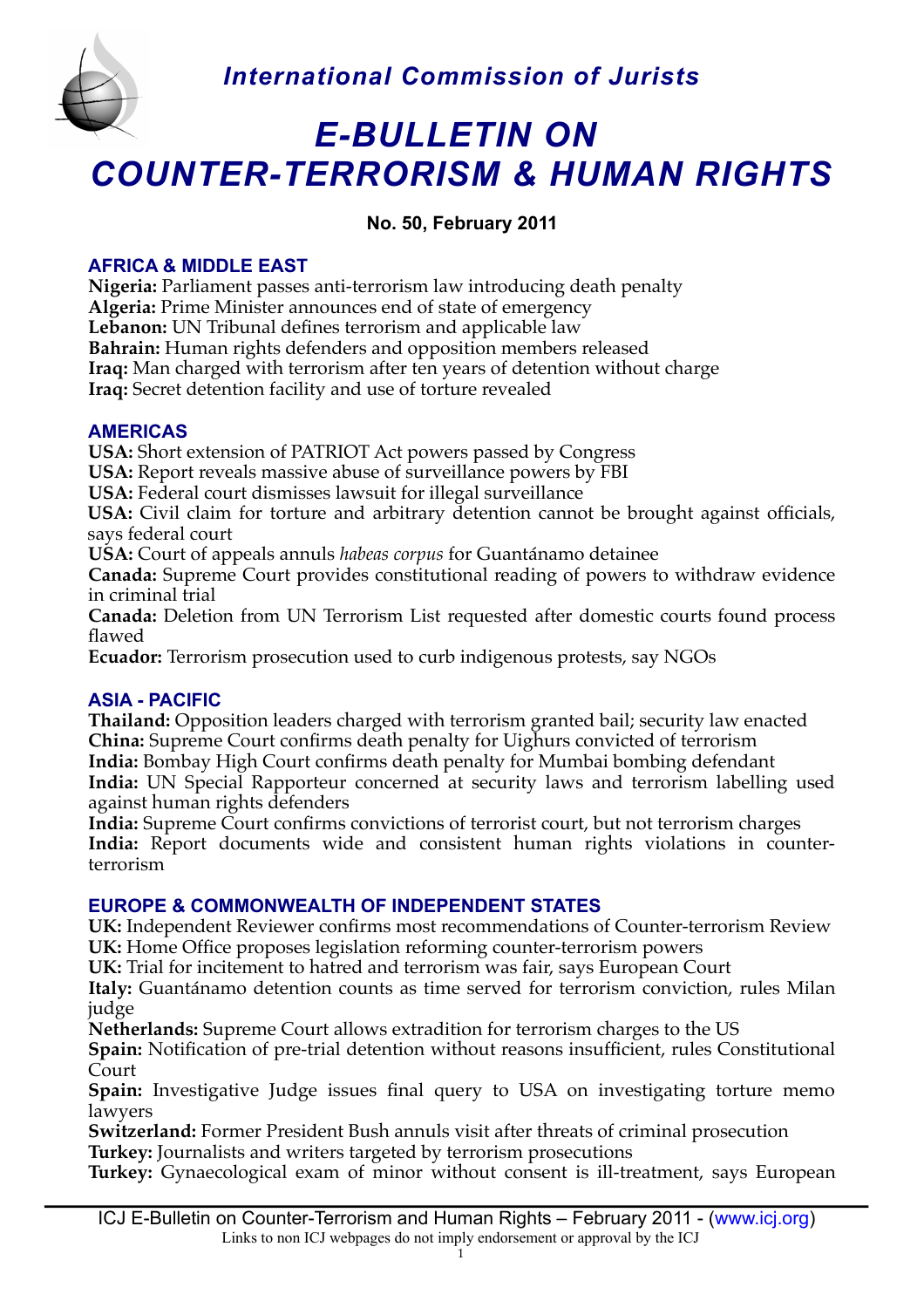Court

**Turkey:** Terrorism conviction unfair and torture claims not investigated, holds European Court

**Turkey:** Prosecution and confscations under terrorism law violate freedom of expression, says European Court

**Turkey:** Terrorism conviction for expression of political ideas breaches freedom of expression, European Court rules

**Russian Federation:** State condemned for enforced disappearances in counter-terrorism

**Russian Federation:** UN High Commissioner for Human Rights concerned at counterterrorism abuses in North Caucasus

# **UNITED NATIONS & REGIONAL ORGANISATIONS**

**UN:** Special Rapporteur on torture outlines his concerns on counter-terrorism **UN:** UN Counter-terrorism task force holds expert meeting on fair trial **EU:** European Commission presents proposal for EU Passenger Name Record system **EU:** Council maintains organisation in terrorism list waiting for appeal to Court of Justice

**EU:** European Parliament's Human Rights Committee discusses renditions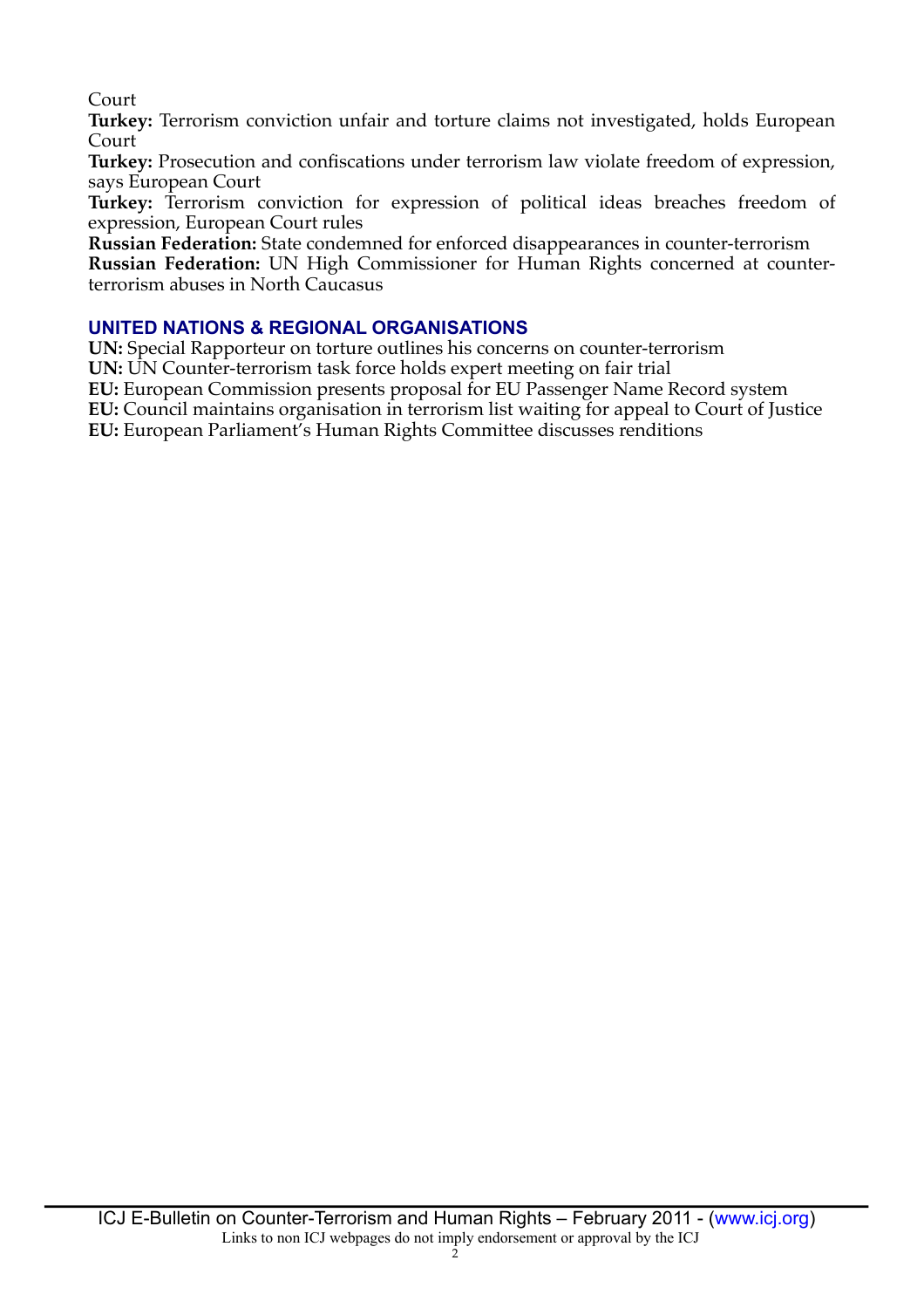# **AFRICA & MIDDLE EAST**

#### **Nigeria: Parliament passes anti-terrorism law introducing death penalty**

On 18 and 23 February, the Senate and the House of Representative, respectively, approved the *Bill for an Act to Provide For Measures To Combat Terrorism And For Other Related Matters, 2010*, which introduced the death penalty for anyone found guilty of any act of terror leading to the loss of human life. Reportedly, the legislation also would empower all security agencies to carry out searches of any premises in case of urgency, without search warrants. The draft legislation must be signed by President Jonathan Goodluck in order to become law.

# **[Draft Law](http://www.icj.org/IMG/hb_322.pdf) [Press Article 1](http://www.vanguardngr.com/2011/02/senate-prescribes-death-for-terror/?utm_source=feedburner&utm_medium=feed&utm_campaign=Feed%3A+vanguardngr%2FdIeb+%28Vanguard+News+Feed%29) [Press Article 2](http://www.vanguardngr.com/2011/02/house-passes-anti-terrorism-bill/?utm_source=feedburner&utm_medium=feed&utm_campaign=Feed%3A+vanguardngr%2FdIeb+%28Vanguard+News+Feed%29)**

#### **Algeria: Prime Minister announces end of state of emergency**

On 22 February, the Prime Minister Abdelaziz Boutefika announced that the Council of Ministers had approved a draft Ordinance abrogating the state of emergency which has been in force in Algeria since 1992. The Ordinance has been published in the Official Journal and entered into force on 24 February. The Council of Ministers also approved other Ordinances which maintain the competence of the army to participate in the "fght against terrorism", and a modifcation to the Code of Criminal Procedure to provide for special "protection", under house arrests ordered by the Investigative Judge, for people suspected of terrorism, based on the information they hold and to aid justice to deepen investigations and prevent terrorist acts.

#### **[Ordinance \(Emergency - F\)](http://www.algeria-watch.org/pdf/pdf_fr/23_02_11_levee_etat_urgence.pdf) [Ordinance \(Army - F\)](http://www.algeria-watch.org/pdf/pdf_fr/23_02_11_attributions_armee.pdf) [Prime Minister Statement \(F\)](http://www.premier-ministre.gov.dz/index.php?option=com_content&task=view&id=1561&Itemid=261)**

# **Lebanon: UN Tribunal defnes terrorism and applicable law**

On 16 February, the Appeals Chamber of the UN Special Tribunal for Lebanon issued an *Interlocutory Decision on the Applicable Law: Terrorism, Conspiracy, Homicide, Perpetration, Cumulative Charging* in which it clarifes the applicable law for the Tribunal as between Lebanese law and international law. The Chamber concluded that the Tribunal must give primacy to Lebanese law, interpreted in consonance with international treaty and customary law binding on Lebanon. In its judgment, the Chamber held that there is convincing evidence that a customary rule of international law has evolved on terrorism *in time of peace*, which must meet the following elements: intent of the underlying crime, special intent to spread fear or coerce authority; the commission of a criminal act; and the transnational character of the terrorist act. The Special Tribunal has jurisdiction to prosecute people responsible for the assassination of former Prime Minister Rafiq Hariri and other attacks occurring between 1 October 2004 and 12 December 2005.

**[Judgment](http://www.stl-tsl.org/x/file/TheRegistry/Library/CaseFiles/chambers/20110216_STL-11-01_R176bis_F0010_AC_Interlocutory_Decision_Filed_EN.pdf) [Court President Statement](http://www.stl-tsl.org/x/file/News/Summary%20of%20Decision_16%20February%20%28EN%29.pdf) [Press Article](http://www.spiegel.de/international/world/0,1518,746835,00.html#ref=nlint)**

# **Bahrain: Human rights defenders and opposition members released**

On 23 February, the Government released, following massive protests, 23 human rights defenders and opposition supporters who were arrested in August and September 2010. They had been on trial on charges of plotting to overthrow the government and planning terrorist acts, under Bahrain's 2006 anti-terrorism law. Among those released is Ali Abdulemam, blogger and founder of Bahrainonline.org. During the past months, the persons now released had complained of lack of access to their families and lawyers while in detention, and of the use of torture and ill-treatment, including deprivation of sleep and abusive solitary confnement.

**[NGO Statement](http://www.frontlinedefenders.org/files/Press%20Release%20re%20release%20of%20Ali%20Abdulemam%20in%20Bahrain.pdf) [Press Article 1](http://www.swissinfo.ch/eng/news/international/Bahrain_frees_prisoners_to_mollify_protesters.html?cid=29563772) [Press Article 2](http://english.aljazeera.net/news/middleeast/2011/02/20112238343514111.html)**

#### **Iraq: Man charged with terrorism after ten years of detention without charge**

On 4 February, Amnesty International called on the authorities of the semi-autonomous Kurdistan Region of Iraq to ensure a fair trial for Walid Yunis Ahmad, a man charged with terrorism-related offences. Ahmad was arrested on 6 February 2000 and charged only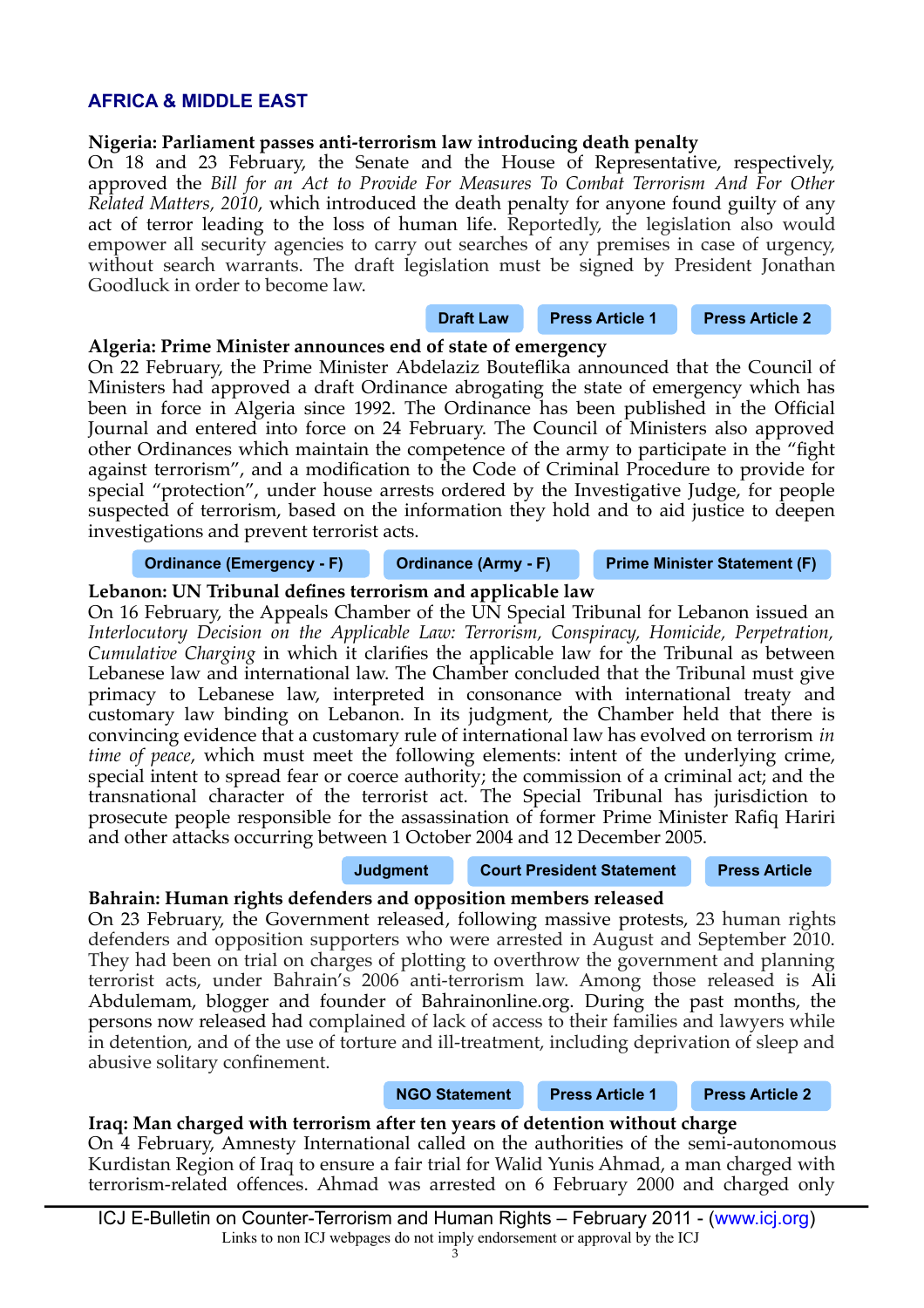ICJ E-Bulletin on Counter-Terrorism and Human Rights – February 2011 - [\(www.icj.org\)](http://www.icj.org/) Links to non ICJ webpages do not imply endorsement or approval by the ICJ

recently with involvement in "terrorist" activities allegedly committed in 2009 when he had already been in prison for more than nine years. Amnesty International alleged that the charges might be fabricated and that Walid Yuins Ahmad had been tortured, kept in solitary confnement and moved from prison to prison without explanation.

**[NGO Statement](http://www.amnesty.org/en/news-and-updates/kurdistan-authorities-must-ensure-fair-trial-man-held-11-years-2011-02-04)**

#### **Iraq: Secret detention facility and use of torture revealed**

On 1 February, Human Rights Watch revealed the existence of a secret detention facility in Camp Justice, a military base at the north of Baghdad, run by the Army's 56<sup>th</sup> Brigade and by the Counter-terrorism Service, both under the control of Prime Minister Nuri al-Maliki. Around 300 detainees, almost all accused of terrorism, previously held in Camp Honour, another detention site run by these forces, were transferred to the new centre in the last weeks of 2010. Human Rights Watch has gathered declarations of torture and ill-treatment taking place in both centres and of routine denial of contact by detainees with family members and lawyers.

**[NGO Statement](http://www.hrw.org/en/news/2011/02/01/iraq-secret-jail-uncovered-baghdad)**

# **AMERICAS**

# **USA: Short extension of PATRIOT Act powers passed by Congress**

On 17 February, the House of Representatives passed an extension of some provisions of the PATRIOT Act until 27 May 2011. The approval comes after an extension until 8 December 2011 had failed to be adopted by the House and the Senate. The extended provisions, which would have otherwise expired on 28 February, confer on the Government authority for roving surveillance, including wire-taps and cell phone monitoring; oblige the production of business records and "other tangible things" during investigations; and allow the targeting of non-US citizens even when they are not necessarily associated with an identifed terrorist group. The original PATRIOT Act was adopted in 2001 in response to the 11 September attacks.

# **[PATRIOT Act](http://epic.org/privacy/terrorism/hr3162.html) [NGO Statement 1](http://www.aclu.org/national-security/senate-passes-short-term-extension-troublesome-patriot-act-provisions) [NGO Statement 2](http://www.aclu.org/national-security/house-passes-three-month-patriot-act-extension) [Press Article](http://news.yahoo.com/s/nm/20110215/pl_nm/us_usa_security_congress)**

# **USA: Report reveals massive abuse of surveillance powers by FBI**

On 30 January, the Electronic Frontier Foundation released a report documenting widespread violations of law committed by the Federal Bureau of Investigations (FBI) between 2001 and 2008. The report says that one-third of the violations consisted in the abuse of National Investigations Letter, an instrument normally used in terrorism investigations to obtain, without judicial warrant, records from phone companies and electronic communications services, fnancial records from banks and fnancial institutions and consumer identifying information and the identity of fnancial institutions from credit bureaus. The report is based on the analysis of over 2,500 documents obtained through the *Freedom of Information Act*.

**[Report](https://www.eff.org/files/EFF%20IOB%20Report_0.pdf) [NGO Statement](https://www.eff.org/deeplinks/2011/01/eff-releases-report-detailing-fbi-intelligence)**

# **USA: Federal court dismisses lawsuit for illegal surveillance**

On 31 January, Judge Vaughn R. Walker of the US District Court for the Northern District of California dismissed a lawsuit brought by the Center for Constitutional Rights (CCR) for violation of rights under the First Amendment of the US Constitution, guaranteeing freedom of speech. The lawsuit claimed that the risk of having being subject to the illegal Terrorist Surveillance Programme carried out by the Bush administration had a "chilling effect" on their ability to work with their clients, who are detainees in Guantánamo Bay and victims of the CIA rendition programme. The judge held that the fear that an alleged, yet unsubstantiated, surveillance might lead to an unfair disadvantage in the defence of their clients did not constitute a sufficient injury under the First Amendment. The judge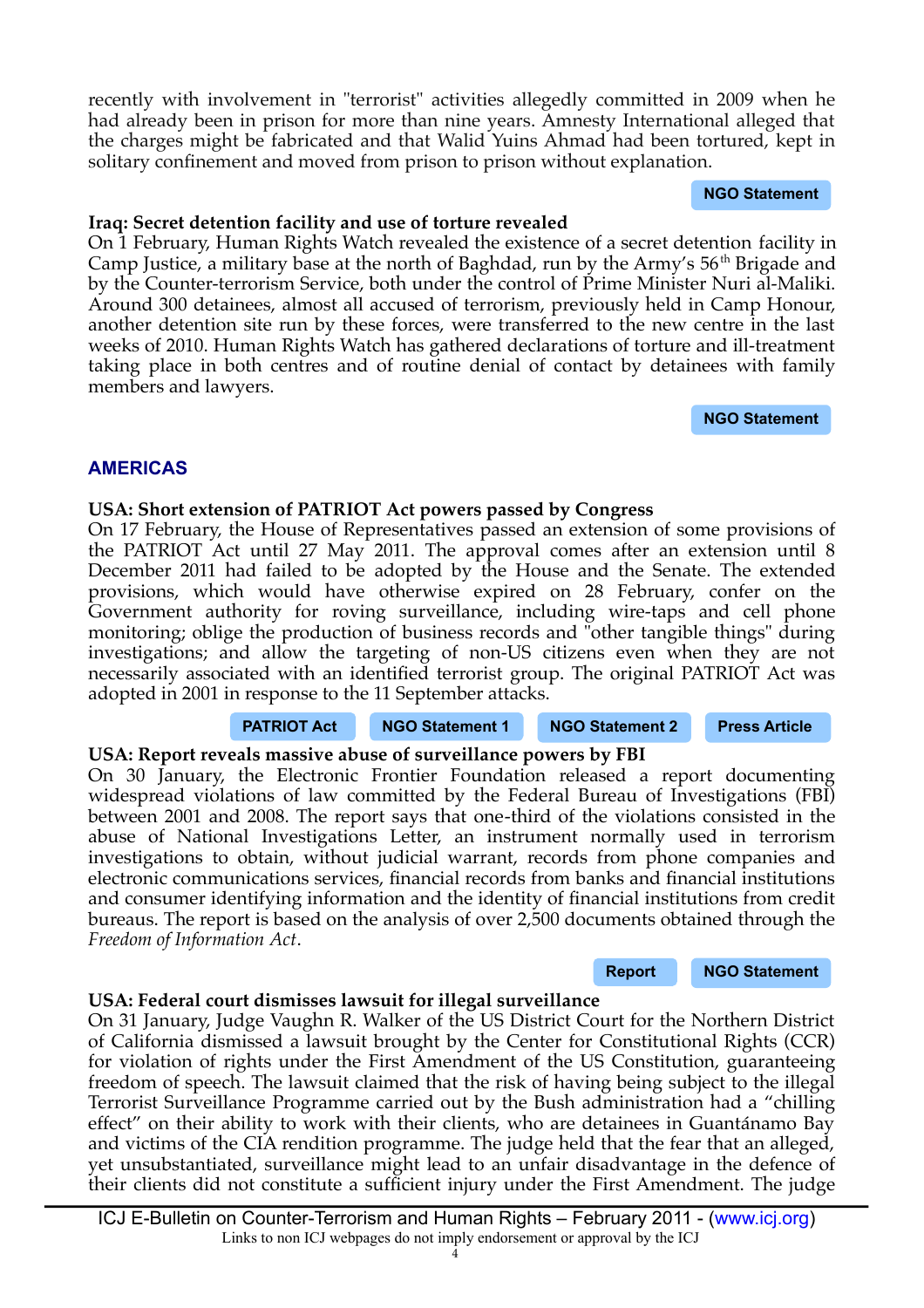also held that the fact that the actual surveillance of CCR employees could not be demonstrated defeated their claims under the First Amendment, under the Fourth Amendment, the prohibition of unreasonable search and seizure, and under the separation of powers doctrine.

#### **[Ruling](http://ccrjustice.org/files/OPINION.pdf)**

#### USA: Civil claim for torture and arbitrary detention cannot be brought against officials, **says federal court**

On 17 February, Judge Mark Gergel of the US District Court for the District of South Carolina dismissed a lawsuit by Jose Padilla, claiming civil damages against US authorities for the violation of his right to counsel, access to court, freedom of religion, of association and due process, and for the torture inficted on him while in secret detention. Jose Padilla, a US citizen, was designated an "enemy combatant" by President Bush on 9 June 2002 and detained *incommunicado* at the detention centre of Naval Brig in Charleston until January 2006. The judge ruled that a claim for violation of constitutional rights by US authorities (*Bivens* claim) could not be admitted, as the potential impact on military and foreign affairs, intelligence and national security barred the possibility of a cause of action for this situation. He also held that all the defendants were covered by qualifed immunity as it was not clear at the time the relevant events took place that the issues of the legality of Padilla's detention, of the torture interrogation techniques and of his designation as "enemy combatant" were a violation of law and the US authorities could not have been expected to have a clear-cut idea of their illegality.

#### **[Ruling](http://jurist.org/paperchase/Padilla%20v.%20Rumsfeld%20%282.17.11%29.pdf) [NGO Statement](http://www.aclu.org/national-security/blow-rule-law-court-dismisses-lawsuit-hold-former-government-officials-accountable) [Press Article](http://www.bbc.co.uk/news/world-us-canada-12501627)**

# **USA: Court of appeals annuls** *habeas corpus* **for Guantánamo detainee**

On 15 February, the US Court of Appeals for the District of Columbia overturned with a brief opinion the grant of *habeas corpus* for Saeed Mohammed Saleh Hatim, a Yemeni national detained in Guantánamo Bay. The Court of Appeals held that the frst instance decision, granting the release, was based on an overly restrictive defnition of who could be held in Guantánamo, as it limited it to people who were part of the "command structure" of Al-Qaeda or the Taliban. The Court of Appeals reiterated its case-law that people who "purposefully and materially support" Al-Qaeda or the Taliban could also be detained. The grant of *habeas corpus* was vacated and returned to the District Court.

#### **[Ruling](http://www.cadc.uscourts.gov/internet/opinions.nsf/613E63D2504AE871852578380054312E/$file/10-5048-1293249.pdf)**

#### **Canada: Supreme Court provides constitutional reading of powers to withdraw evidence in criminal trial**

On 10 February, the Supreme Court of Canada ruled that the power of the prosecution service and the Attorney General not to disclose in a criminal trial potentially injurious or sensitive information in respect of which national security is claimed, and the supervisory power of the Federal Court on the non-disclosure decision were constitutional. The Supreme Court reached this decision by considering that the trial judge maintained the power to remedy abuses of process. The Court held that if the non-disclosure of the information under section 38 of the *Criminal Evidence Act* would put in danger the accused's fair trial rights, the trial judge would have the power to provide a remedy and even to order a stay of the proceedings. The issue was raised in the criminal trial of ten of the eighteen people arrested in June 2006 on suspicion of plotting terrorist attacks.

#### **[Ruling](http://scc.lexum.umontreal.ca/en/2011/2011scc6/2011scc6.html) [Press Article](http://www.canada.com/news/Government+withhold+secret+evidence+terror+trial+court/4258134/story.html#ixzz1E2PhS05C)**

#### **Canada: Deletion from UN Terrorism List requested after domestic courts found process fawed**

On 28 January, Abousfan Abdelrazik fled a petition to the UN Ombudswoman, Kimberly Prost, asking for the deletion of his name from the UN Al-Qaeda and Taliban list, instituted pursuant to Security Council resolution 1267(1999). On 4 June 2009, the Federal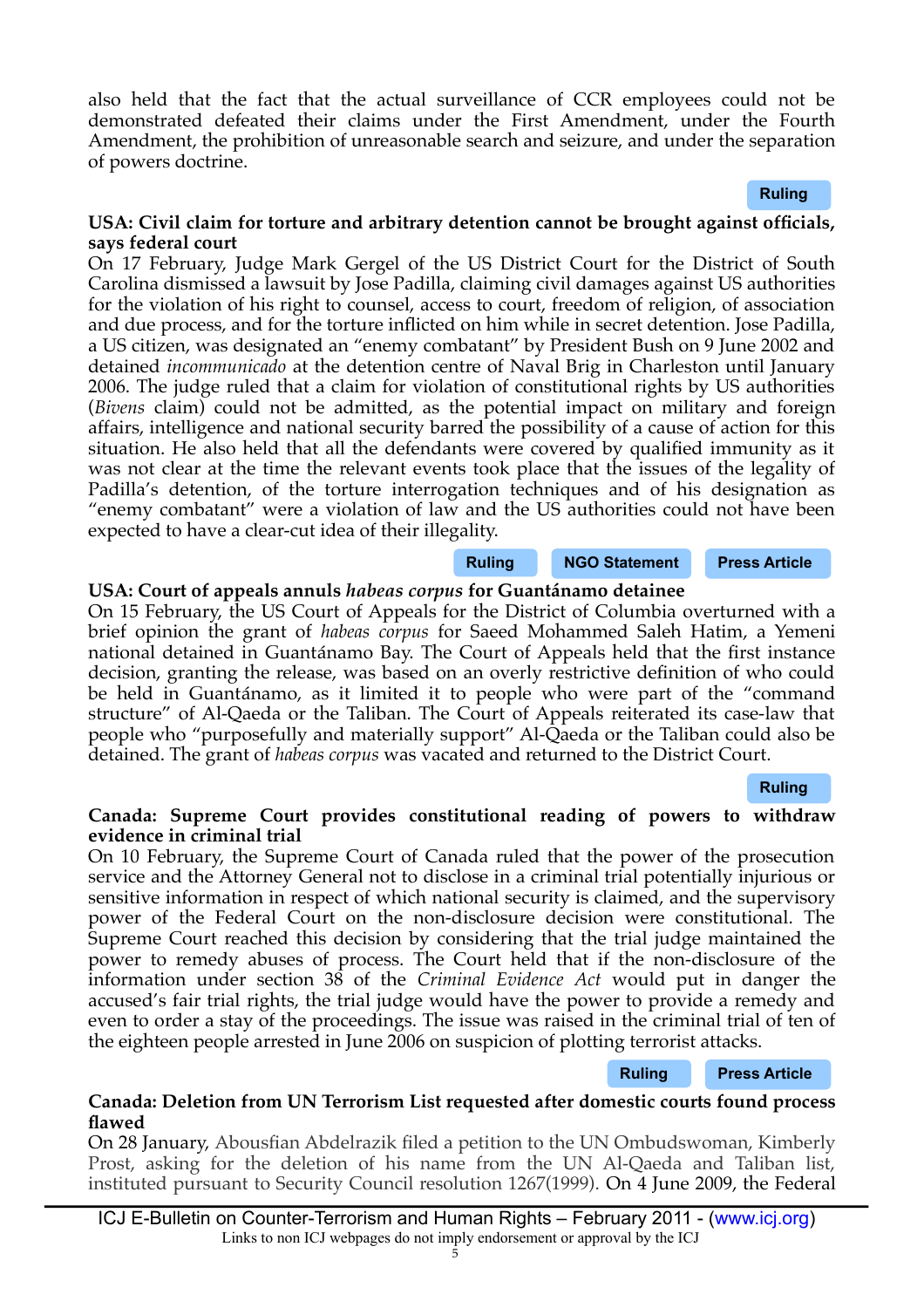Court ruled that Abousfan Abdelrazik's right to leave and return to his country under the *Canadian Charter of Rights and Freedoms* was violated after he was refused an emergency passport to return to Canada from Sudan. He had been living in the Canadian Embassy for 14 months, following alleged torture in a Sudanese prison. Abousfan Abdelrazik remains subject to a travel ban due to his inclusion in the UN terrorism list. The Federal Court had ruled that the UN listing procedure lacked due process guarantees and ordered the Canadian Government to allow the return to Canada of Mr. Abdelrazik, regardless of his inclusion in the list.

**[Judgment \(Federal Court\)](http://decisions.fct-cf.gc.ca/en/2009/2009fc580/2009fc580.html) [Press Article 1](http://www.canada.com/news/Abdelrazik+appeals+list/4187497/story.html) [Press Article 2](http://www.montrealgazette.com/news/Montrealer+appeals+have+name+removed+from+list/4189874/story.html)**

**Ecuador: Terrorism prosecution used to curb indigenous protests, say NGOs** On 4 February, the International Federation for Human Rights (FIDH), the Ecumenical Commission for Human Rights (CEDHU), the Regional Human Rights Advisory Foundation (INREDH), and the Centre for Economic and Social Rights (CDES) expressed their concern at the arrest and charge for terrorism of members of indigenous communities following the demonstrations that occurred on 30 September 2009 in the province of Morona Santiago. The demonstration was undertaken in protest against a proposed *Water Law.* which the indigenous communities considered insufficient to protect their sources of water from the damages that industrial activities cause. The NGOs denounced the use of terrorism offences to criminalise the legitimate right to protest.

**[NGOs Statement \(S\)](http://www.inredh.org/archivos/boletines/pronunciamiento_indigenas_terroristas.pdf)**

# **ASIA - PACIFIC**

**Thailand: Opposition leaders charged with terrorism granted bail; security law enacted** On 22 February, a criminal court granted bail to seven leaders of the United Front for Democracy against Dictatorship (UDD), who have been charged with terrorism offences following a serious of major protests which took place in 2010. On 24 February, the Government announced the extension of the application of the *Internal Security Act* (ISA) to the area of Bangkok until 25 March 2011. Concern has been raised at the ISA's vague and overbroad defnition of "threat to internal security", the sweeping powers it grants to security forces, and the risk that it unduly restricts and leads to violations of the rights to liberty, fair trial and freedom of movement, freedom of association and freedom of expression.

#### **[Government Statement](http://thailand.prd.go.th/view_inside.php?id=5537) [NGO Report](http://icj.org/IMG/REPORT-ISA-THAILAND.pdf) [Press Article 1](http://bangkokpost.co.th/news/local/222950/bail-sought-for-red-leaders-in-other-cases) [Press Article 2](http://www.bangkokpost.com/news/local/222370/thailand-terrorism-law-goes-too-far)**

# **China: Supreme Court confrms death penalty for Uighurs convicted of terrorism**

On 23 February, the Supreme Court of China confrmed the sentencing to the death penalty of four persons of Uighur origin, Tuerhong Tuerdi, Abudula Tueryacun, Akeneyacun Nuer and Abudukaiyoumu Abudureheman. The four were convicted of a series of murders in Xinjiang which occurred in August and November 2010 and which have reportedly been identified by the authorities as "acts of terrorism". Tensions and protests erupted in the Xinjiang's capital city of Urumqi in July 2009 and led to hundreds of arrests and around two-dozen Uighurs being tried and sentenced to the death penalty.

**[Press Article 1](http://www.hurriyetdailynews.com/n.php?n=china-to-execute-4-accused-in-xinjiang-violence-2011-02-23) [Press Article 2](http://www.rttnews.com/Content/MarketSensitiveNews.aspx?Id=1560538&SimRec=1&Node=)**

# **India: Bombay High Court confrms death penalty for Mumbai bombing defendant**

On 21 February, the Bombay High Court upheld the death sentence of Mohammad Ajmal Amir Kasab, pronounced on 6 May 2010, on multiple counts of murder, waging war against India, conspiracy and terrorism. Mohammed Ajmal Kasab is the lone accused in connection with the attacks in Mumbai of 26 November 2008. The Court also upheld the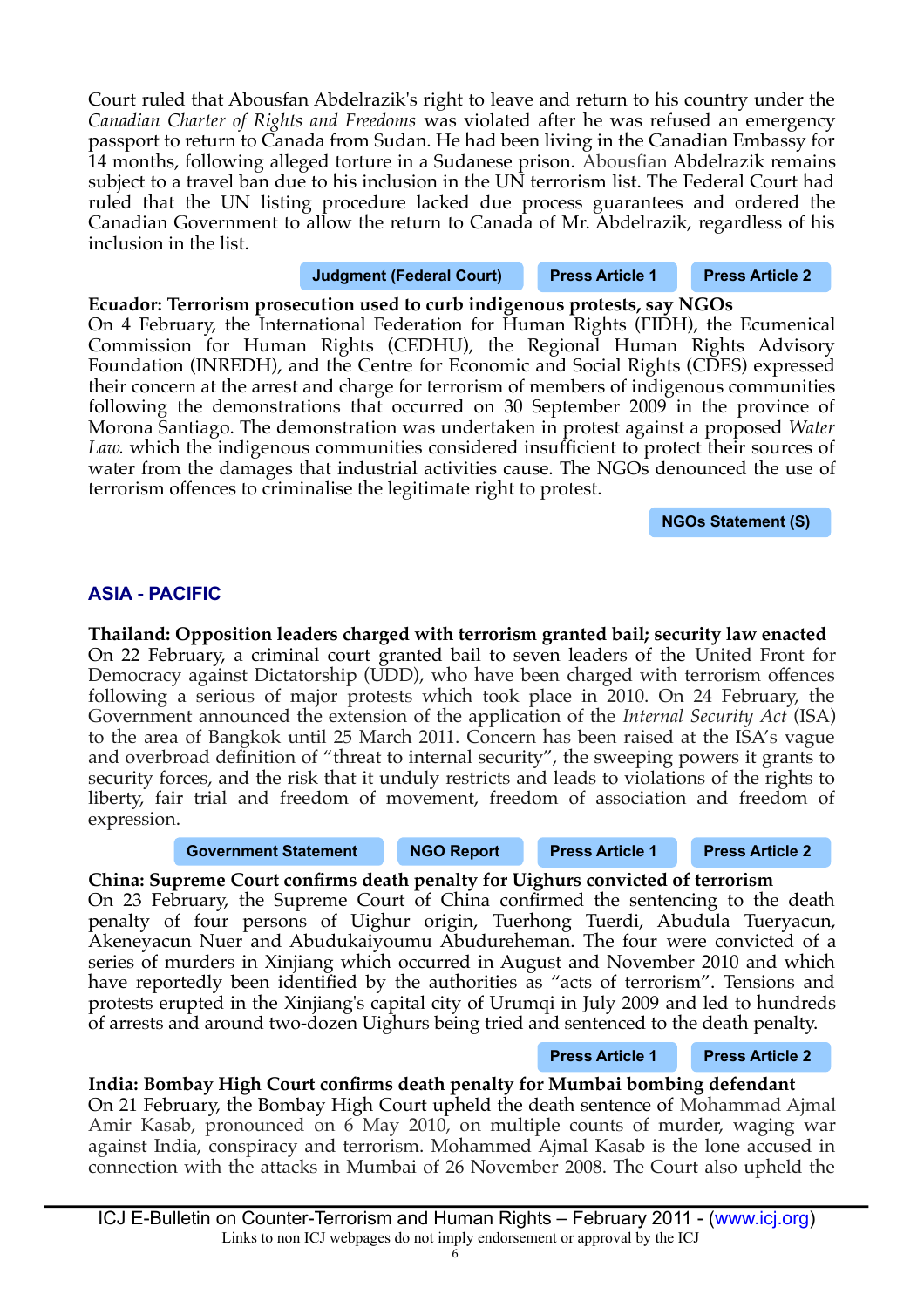acquittal of co-accused Fahim Ansari and Sabahuddin Ahmed for want of corroborative evidence. Mr Kasab may still appeal the decision to the Supreme Court of India.

**[Judgment](http://bombayhighcourt.nic.in/CR1CONF210.pdf) [Press Article \(E\)](http://www.thehindu.com/news/national/article1476773.ece) [Press Article \(S\)](http://www.elpais.com/articulo/internacional/India/confirma/pena/muerte/unico/detenido/atentado/Bombay/elpepuint/20110221elpepuint_8/Tes)**

**India: UN Special Rapporteur concerned at security laws and terrorism labelling used against human rights defenders**

On 21 January, the UN Special Rapporteur on the situation of human rights defenders, Margaret Sekaggya, called, at the end of her visit to India, for the repeal of the *Armed Forces Special Powers Act* as well as the *Public Safety Act* and for a review of the application of other security laws which negatively impact on the situation of human rights defenders. The UN Independent Expert voiced her concern at the branding and stigmatization of human rights defenders as "terrorists", "militants", "insurgents", and urged the authorities to instruct security forces to respect the work of human rights defenders and conduct prompt and impartial investigations into violations committed against them.

#### **[SR Statement](http://www.ohchr.org/en/NewsEvents/Pages/DisplayNews.aspx?NewsID=10664&LangID=E)**

# **India: Supreme Court confrms convictions of terrorist court, but not terrorism charges**

On 30 January, the Supreme Court of India confrmed the conviction and sentencing to life imprisonment of K.K. Saini, Manjit Singh and Om Prakash Shrivastava for murder. They were acquitted on charges of terrorism offences, as the murder was deemed to have had a racketeering motive and not a terrorist motive. The charge of terrorism however had triggered the jurisdiction of the special courts designated under the *Terrorism and Disruptive Activities (Prevention) Act 1987* (TADA), with their special power regarding admission of evidence. The Supreme Court upheld that use of these rules under TADA, and, in particular, the admission of Saini's and Singh's statements implicating Shrivastava, despite the fact that the latter was not charged with terrorism, due to an extradition agreement with Singapore which had transferred him to Indian authorities for trial. The extradition agreement with Singapore explicitly excluded terrorism charges under the double criminality doctrine.

# **India: Report documents wide and consistent human rights violations in counterterrorism**

On 2 February, Human Rights Watch issued a report documenting consistent human rights violations, including arbitrary arrest and detention, torture and ill-treatment and discrimination based on religion, committed by the police, prison and other State authorities against people suspected of being implicated in terrorism attacks. In particular, the report details the human rights violations incurred by the alleged members of the Indian Mujahideen, a militant Islamist group that since 2008 has claimed responsibility for six bombings and other deadly attacks, as well as that of Hindu nationalist suspects charged in a separate bombing in 2008.

**[Report](http://www.hrw.org/en/news/2011/02/02/india-overhaul-abusive-counterterrorism-tactics) [Press Article](http://www.bbc.co.uk/news/world-south-asia-12342487)**

**[Judgment](http://www.icj.org/img/imgs.aspx.pdf) [Press Article](http://www.thehindu.com/news/national/article1138063.ece)**

# **EUROPE & COMMONWEALTH OF INDEPENDENT STATES**

# **UK: Independent Reviewer confrms most recommendations of Counter-terrorism Review**

On 3 February, the Independent Reviewer of Terrorism Legislation, Lord Carlile, issued his annual report on the review of control orders as provided for under the *Prevention of Terrorism Act 2005*. In the report, Lord Carlile supports most of the recommendations for reform made by the Counter-Terrorism Review, an internal comprehensive review of counter-terrorism powers ordered by the Government and supervised by Lord Ken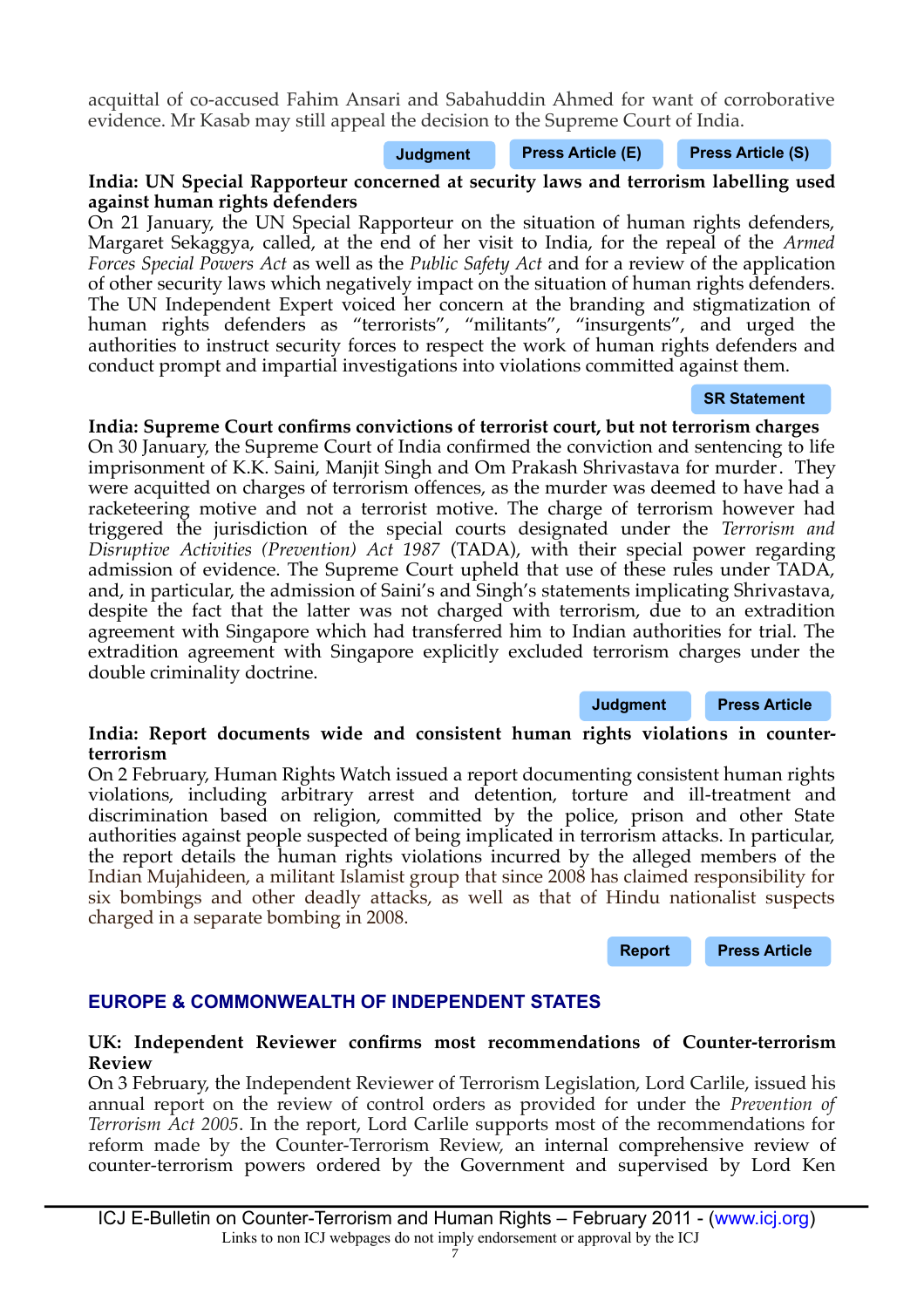McDonald, including the establishment of an overnight obligation instead of the present curfews, raising the standard of proof to "reasonable grounds for belief", the application of electronic monitoring technology, and the establishment of a maximum duration. Lord Carlile also stated that the control order system, however re-named, remains a valuable tool and suggested the introduction of a system of Certifcates Restricting Travel for less serious cases.

#### UK: Home Office proposes legislation reforming counter-terrorism powers

On 11 February, the Home Offce introduced to the House of Commons the *Protection of Freedoms Bill* which aims to reform UK counter-terrorism powers. The draft legislation would, if approved, limit the use of surveillance techniques by local authorities under the *Regulation of Investigatory Powers Act 2000* only for serious crimes and following the approval of a magistrate. It would also reform the stop and searches system, including by eliminating the requirement that searches be conducted by officers of the same sex than the searched person. The draft law would reduce the time of pre-charge detention for terrorist suspects from 28 to 14 days. However, two draft laws, the *Draft Detention of Terrorist Suspects (Temporary Extension) Bills* will remain tabled before Parliament to allow a re-extension up to 28 days for a period of three months in case of emergency.

#### **[Draft Law \(PF\)](http://www.publications.parliament.uk/pa/bills/cbill/2010-2011/0146/cbill_2010-20110146_en_1.htm) [Explanatory Note \(PF\)](http://www.publications.parliament.uk/pa/cm201011/cmbills/146/en/11146en.htm) [Draft Laws \(Detention\)](http://www.homeoffice.gov.uk/publications/counter-terrorism/draft-detention-terrorist-bills?view=Binary) [NGO Statement](http://www.hrw.org/en/news/2011/02/11/uk-proposed-counterterrorism-reforms-fall-short?print)**

**UK: Trial for incitement to hatred and terrorism was fair, says European Court**  On 18 January, the European Court of Human Rights dismissed an application brought by Mustafa Kamal Mustafa, also known as Abu Hamza, alleging that his trial and conviction for the charges of soliciting to murder, incitement to racial hatred and possession of potentially terrorist material was carried out in violation of his right to a fair trial. The Court held the case inadmissible and rejected the allegations that Abu Hamza was given assurances of non-prosecution; that the delay of the trial and adverse publicity infuenced the jury; and that his right to presumption of innocence had been breached by the decision of the Secretary for the Home Department to deprive him of his UK citizenship on similar, but not identical, grounds than those upon which the charges were based.

#### **[Judgment](http://www.bailii.org/eu/cases/ECHR/2011/211.html)**

**[Report](http://www.homeoffice.gov.uk/publications/counter-terrorism/independent-reviews/lord-carlile-sixth-report?view=Binary) [Press Article](http://www.bbc.co.uk/news/uk-politics-12356563)**

# **Italy: Guantánamo detention counts as time served for terrorism conviction, rules Milan judge**

On 7 February, a Judge for the preliminary hearing, Maria Vicidomini, convicted Abdel Ben Mabrouk of terrorist association, sentenced him to two years' imprisonment and ordered his release, at the request of the public prosecutor Armando Spataro, having considered the eight years of detention in Guantánamo and the year and a half in Italy in pre-trial detention as time served. Prosecutor Spataro had also successfully requested that the judge take into account generic mitigating circumstances in consideration of Abdel Ben Mabrouk's detention in Guantánamo, a form of detention prohibited under Italian law, and because the crime for which he was accused occurred more than a decade ago.

#### **[Press Article \(E\)](http://www.google.com/hostednews/canadianpress/article/ALeqM5jz4zJK7F7vfuE37ZMCiIlJszEWbQ?docId=5879028) [Press Article \(Italian\)](http://www.adnkronos.com/IGN/News/Cronaca/Terrorismo-gup-Milano-condanna-a-2-anni-tunisino-Guantanamo-e-lo-scarcera_311649071541.html)**

# **Netherlands: Supreme Court allows extradition for terrorism charges to the US**

On 15 April, the Supreme Court (*Hoge Raad*) dismissed an appeal by a Somali citizen challenging a frst-instance decision to extradite him to the United States to answer charges of conspiracy to provide material support to terrorists and a terrorist organisation, and material support to terrorists and a terrorist organisation, for his alleged links with the group Al-Shabaab, active in Somalia. The Attorney General had argued in a submission that there was no obstacle of double criminality to oppose the extradition.

| <b>Judgment (Dutch)</b> | <b>Court Statement (Dutch)</b> | <b>Press Article 1</b> | <b>Press Article 2</b> |
|-------------------------|--------------------------------|------------------------|------------------------|
|                         |                                |                        |                        |

ICJ E-Bulletin on Counter-Terrorism and Human Rights – February 2011 - [\(www.icj.org\)](http://www.icj.org/) Links to non ICJ webpages do not imply endorsement or approval by the ICJ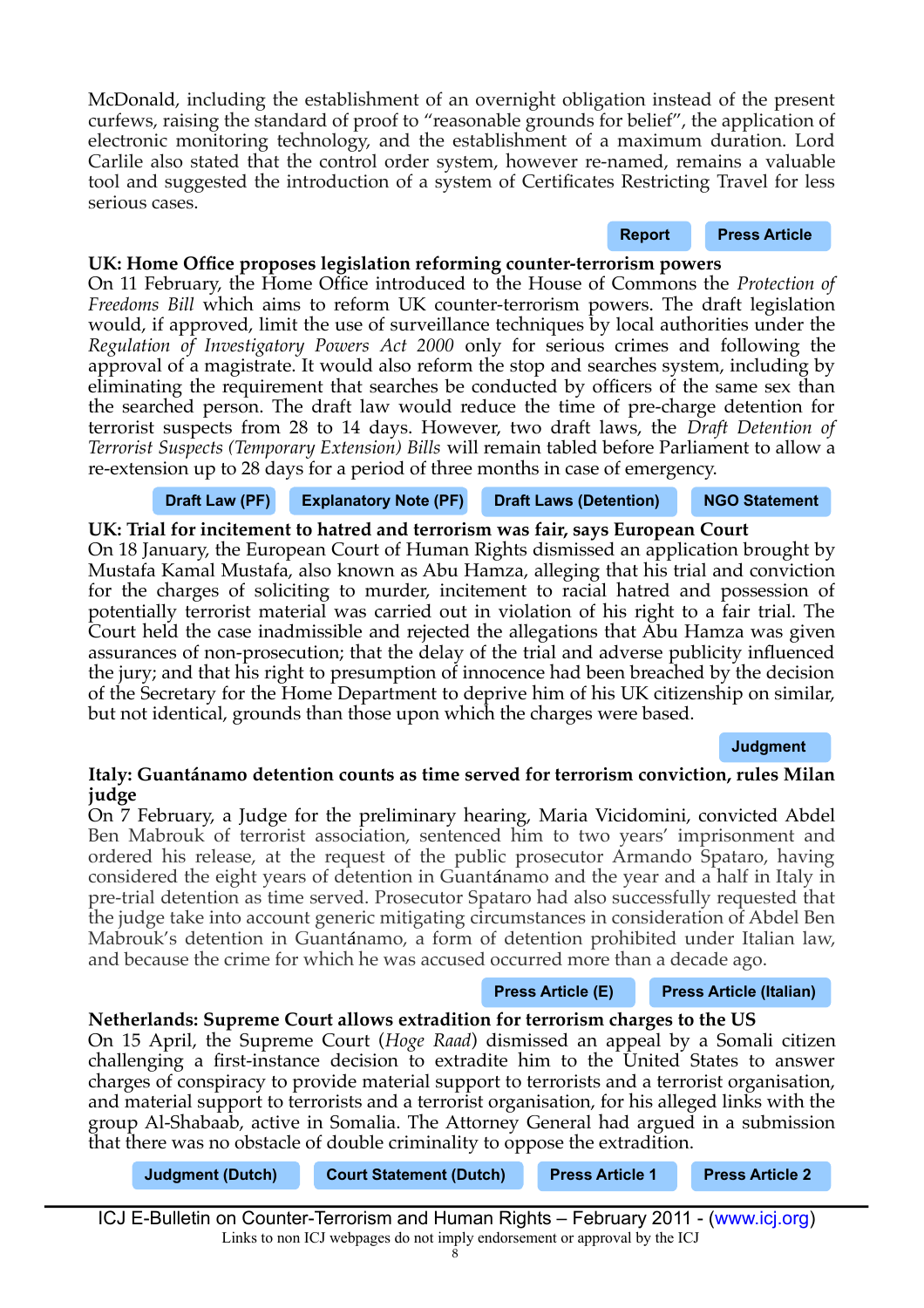#### Spain: Notification of pre-trial detention without reasons insufficient, rules **Constitutional Court**

On 19 January, the Constitutional Court published its decision on the constitutional action of *amparo* by Jon Anda Vélez de Mendizábal, in which it annulled a decision of the *Audiencia Nacional* confrming his pre-trial detention on charges of participating in a terrorist organisation. The Court found that the detention order by the Investigative Judge had been notifed without including any reasons for detention apart from the mere mention of the charges. This omission violated de Mendizábal's constitutional rights to an effective judicial remedy in connection with his right to liberty. The Court instructed the Investigative Judge to re-notify the detention order by including the reasons for the deprivation of liberty.

**[Judgment \(S\)](http://www.tribunalconstitucional.es/en/jurisprudencia/Pages/Sentencia.aspx?cod=10051)**

#### **Spain: Investigative Judge issues fnal query to USA on investigating torture memo lawyers**

On 28 January, Investigative Judge Eloy Velasco sent a fnal request to the US authorities with the deadline of 1 March 2011 to provide information on whether the US is investigating former senior legal advisers of the Bush administration who formulated legal policy allowing for practices of torture and other ill-treatment. The case originated from an application of the NGO *Asociación pro Dignidad de los Presos y Presas de España* asking the Spanish judiciary to investigate and prosecute for crimes of torture under Spanish universal jurisdiction Alberto Gonzales, a former White House Counsel and Attorney General; David Addington, chief of staff to former vice-president Dick Cheney; Douglas Feith, former Under-Secretary of Defense; William Haynes, former General Counsel to the Department of Defense; and John Yoo and Jay Bybee, who were both senior legal advisers in the Office of Legal Counsel of the Justice Department. Eloy Velasco announced in his order that if he did not receive the requested information by 1 March, he would assume that no investigation is ongoing in the USA and that the conditions for universal jurisdiction would be fulflled if the complainants can demonstrate Spanish nationality.

# **[Order \(S\)](http://ccrjustice.org/files/Order%2028%20January%202011%20Spanish.pdf) [Petition \(S\)](http://imagenes.publico.es/resources/archivos/2009/3/27/1238184153397QUERELLA_VERSION_FINAL.pdf) [Press Article 1 \(S\)](http://www.larioja.com/agencias/20110128/mas-actualidad/espana/velasco-vuelve-preguntar-eeuu-esta_201101281410.html) [Press Article 2 \(S\)](http://www.abc.es/agencias/noticia.asp?noticia=690896)**

**Switzerland: Former President Bush annuls visit after threats of criminal prosecution** On 6 February, former US President George W. Bush cancelled a visit to Geneva (Switzerland) after a group of NGOs threatened to fle a complaint with Swiss authorities requesting his prosecution for torture, allegedly committed in the CIA rendition and secret detention programme and in the Guantánamo Bay detention facility. The complaint was prepared by the US-based Center for Constitutional Rights and the European Centre for Constitutional and Human Rights and was supported by more than 70 organizations and leading human rights fgures. Amnesty International and the World Organisation against Torture also sent communications on the same lines to the Swiss authorities. The spokesperson for former President Bush declared that the annulment of the trip was not due to the threat of criminal action but to the fear that anti-Bush protests organised for his visit would have turned violent.

**[Preliminary Indictment](http://www.statewatch.org/news/2011/feb/switzerland-bush-indictment.pdf) [CCR Statement](http://www.ccrjustice.org/newsroom/press-releases/human-rights-groups-announce-bush-indictment-convention-against-torture-sign) [ECCHR Statement](http://www.ecchr.de/us_accountability/articles/ecchr-and-ccr-announce-bush-indictment-for-convention-against-torture-signatory-states.html) [OMCT Letter \(F\)](http://www.omct.org/fr/assistance-to-victims/switzerland/2011/02/d21064/)**

**[AI Memorandum](http://amnesty.org/en/library/asset/AMR51/009/2011/en/092dc56a-5567-4452-a6a3-fc23767731d2/amr510092011en.pdf) [Press Article](http://www.guardian.co.uk/law/2011/feb/06/george-bush-trip-to-switzerland)**

# **Turkey: Journalists and writers targeted by terrorism prosecutions**

On 1 February, journalist Ismail Saymaz was charged before the Special Authority 2nd High Criminal Court of Erzurum with offences concerning "targeting people on anti-terror duties" for the publication of a book "The Postmodern Jihad". The offence carries a prison term of up to three years. Saymaz is already facing up to 97 years in jail in connection with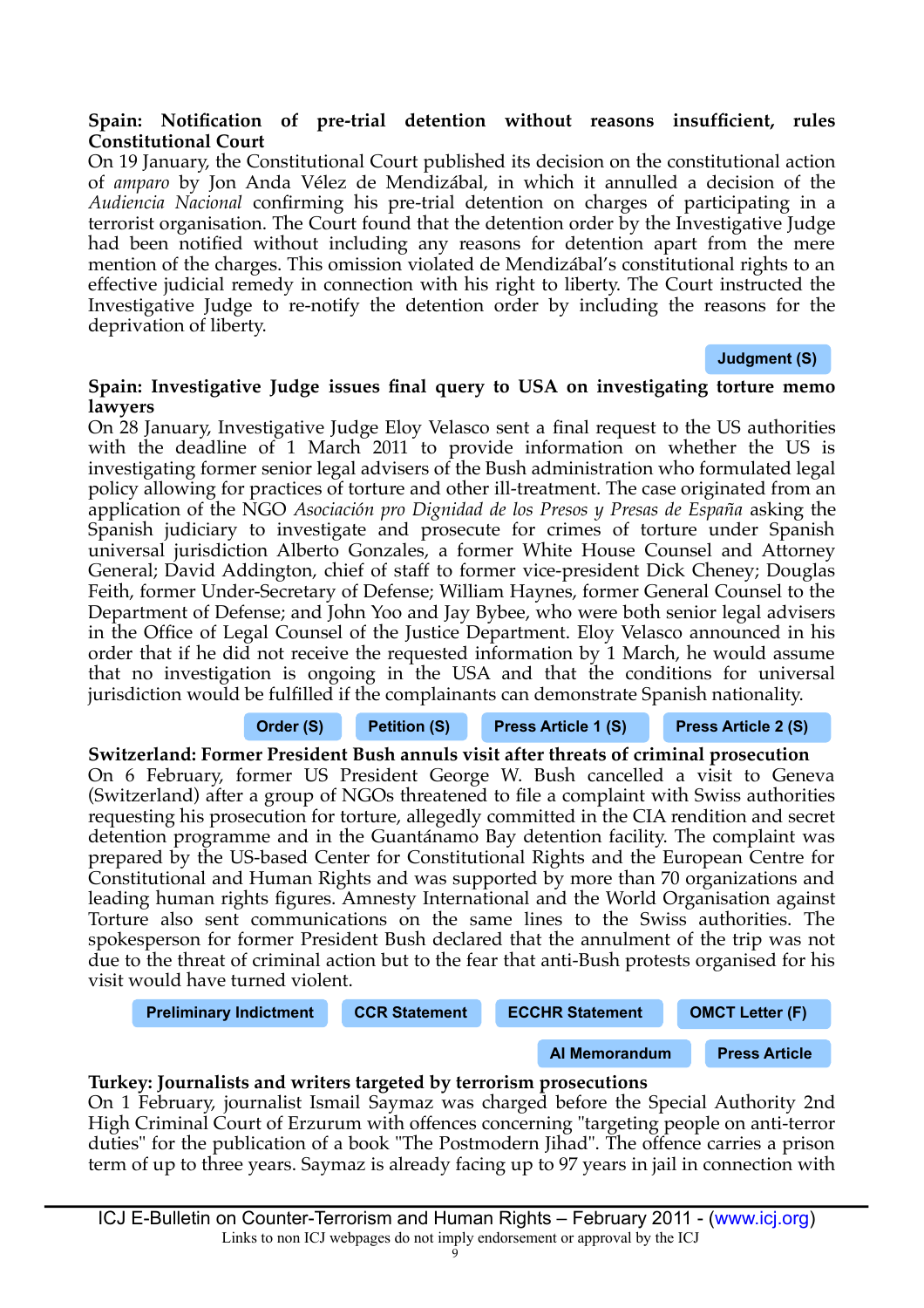ICJ E-Bulletin on Counter-Terrorism and Human Rights – February 2011 - [\(www.icj.org\)](http://www.icj.org/) Links to non ICJ webpages do not imply endorsement or approval by the ICJ 10

twelve other trials. On 18 February, Soner Yalçin, the owner of the *Oda TV* news website, Baris Pehlivan, the site's editor, and Baris Terkoglu, were charged in an Istanbul court of "inciting hatred and hostility through the media," membership of a "terrorist organization" and obtaining and publishing confdential state documents. The charges carry possible sentences of more than 20 years' imprisonment.

#### **Turkey: Gynaecological exam of minor without consent is ill-treatment, says European Court**

On 1 February, the European Court of Human Rights held that Turkey violated the right to be free from inhuman or degrading treatment of Yazgül Yilmaz while in police custody (*garde-à-vue*). The detainee was subjected to a gynaecological exam while in detention accused of assisting a terrorist organisation, the Kurdistan's Workers' Party (PKK). The examination took place when she was aged sixteen and was performed without her consent or any appropriate procedure. The Court found this situation to constitute degrading treatment in breach of Article 3 of the European Convention on Human Rights. The Court also ruled that the lack of any criminal or administrative investigation into these allegations constituted a violation of Turkey's positive obligations under the same Article.

# **Turkey: Terrorism conviction unfair and torture claims not investigated, holds European Court**

On 1 February, the European Court of Human Right ruled that the conviction of Mehmet Desde, a German national, on charges of being a member of an organisation deemed terrorist by Turkey, Bolşevik Parti-Kuzey Kürdistan/Turkiye (*Bolshevik Party-North Kurdistan/Turkey*), and his sentencing to two years and six months' imprisonment were in violation of his right to a fair trial. The Court held that the conviction was based on statements obtained while in detention, without the presence of a lawyer and amid claims of torture or ill-treatment, which the authorities did not properly investigate. The Court held that Turkey had violated Mehmet Desde's defence rights as protected by Article 6(1) and (3) of the European Convention and its obligations to effectively and promptly investigate allegations of torture and ill-treatment under Article 3 ECHR.

# **[Judgment](http://www.icj.org/img/DESDE_v._TURKEY.pdf)**

# **Turkey: Prosecution and confscations under terrorism law violate freedom of expression, says European Court**

On 15 February, the European Court of Human Rights ruled that Turkey violated the right to freedom of expression of Elif Çamyar and Nevin Berktaş, respectively the publisher and the author of a book, *Hücreler* ("cells"), which is generally critical of the penitentiary system in Turkey, by convicting them of the offence of aiding and abetting and disseminating propaganda in favour of an illegal armed organisation. The Court also found that they were not granted a fair trial. On 8 February, the European Court found that the right of freedom of expression of Ünsal Östürk, owner of a publishing company, was violated by the continued confscation of sixteen books, as the national courts, in confrming the confscation, did not refer to any specifc domestic law provision, but simply held that the books "might" be in contravention of the *Prevention of Terrorism Act*.

# **[Judgment \(Camyar & Berktas\)](http://www.icj.org/img/CAMYAR_AND_BERKTAS_v._TURKEY.pdf) [Judgment \(Östürk\)](http://www.icj.org/img/OZTURK_v._TURKEY_(No.2).pdf)**

# **Turkey: Terrorism conviction for expression of political ideas breaches freedom of expression, European Court rules**

On 1 February, the European Court of Human Rights ruled that the conviction of Faruk Temel, president of the provincial youth section of HADEP (People's Democracy Party, a legal political party) for propaganda in favour of a terrorist organization and incitement to

**[Judgment \(F\)](http://cmiskp.echr.coe.int/tkp197/view.asp?action=html&documentId=880762&portal=hbkm&source=externalbydocnumber&table=F69A27FD8FB86142BF01C1166DEA398649)**

**[NGO Statement](http://en.rsf.org/turkey-three-online-journalists-jailed-in-18-02-2011,39590.html) [Press Article](http://www.ifex.org/turkey/2011/02/01/saymaz_trials/)**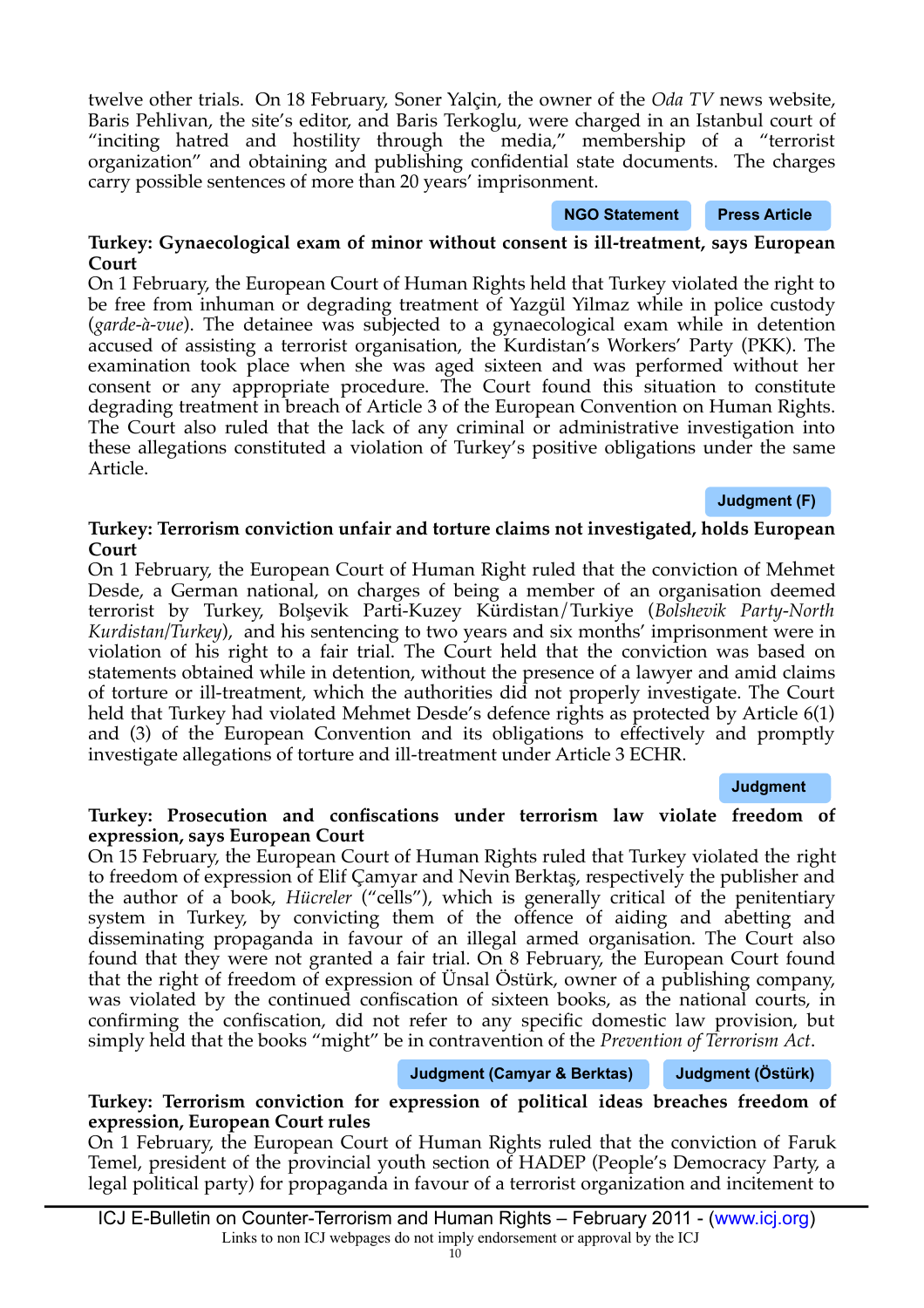ICJ E-Bulletin on Counter-Terrorism and Human Rights – February 2011 - [\(www.icj.org\)](http://www.icj.org/) Links to non ICJ webpages do not imply endorsement or approval by the ICJ

violence and terror was in violation of his freedom of expression, as the decision was unfounded, since his statements did not incite to violence or hatred. The Court also found a violation of his right to fair trial as a result of the absence of a lawyer during his police custody.

#### **[Judgment \(F\)](http://www.icj.org/img/TEMEL_c._TURQUIE.pdf)**

**Russian Federation: State condemned for enforced disappearances in counter-terrorism** On 17 February, the European Court of Human Rights ruled that the enforced disappearance of Lema Khakiyev and Musa Temergeriyev in Chechnya during a counterterrorism operation by State servicemen violated their right to life, Russia's obligation to conduct an effective, independent and prompt investigation into the enforced disappearance, and constituted a grave violation of their right to liberty. The Court also found that the enforced disappearance constituted a violation of the right to be free from torture and inhuman or degrading treatment of the members of their family. Khakiyev and Temergeriyev were apprehended by State servicemen on 21 August 2002 and on 27 December 2002 respectively and have not been heard of since those dates. The Court determined that they must be presumed dead.

#### **[Judgment](http://cmiskp.echr.coe.int/tkp197/view.asp?action=html&documentId=881744&portal=hbkm&source=externalbydocnumber&table=F69A27FD8FB86142BF01C1166DEA398649)**

#### **Russian Federation: UN High Commissioner for Human Rights concerned at counterterrorism abuses in North Caucasus**

On 17 February, the UN High Commissioner for Human Rights, Navanathem Pillay, issued a statement during her visit to the Russian Federation. The High Commissioner underlined the many challenges that the Federation needs to face in order to comply with international human rights law. Among them, the High Commissioner expressed concern at the continued reports of arbitrary detention, extrajudicial executions and enforced disappearance in the North Caucasus and stressed that brutal and unlawful methods used by federal and local security forces alienated the local population, and that impunity for serious crimes committed by military and security forces had accentuated the cycle of violence and undermined the rule of law. Ms Pillay has urged that counter-terrorism measures be carried out in line with human rights principles.

**[High Commissioner Statement](http://www.ohchr.org/EN/NewsEvents/Pages/DisplayNews.aspx?NewsID=10734&LangID=E)**

# **UNITED NATIONS & REGIONAL ORGANISATIONS**

#### **UN: Special Rapporteur on torture outlines his concerns on counter-terrorism**

On 3 February, the UN Special Rapporteur on torture and other cruel, inhuman or degrading treatment or punishment, Juan E. Méndez, issued his annual report to the Human Rights Council. In the report, the Special Rapporteur highlights that in the past decade State practices regarding torture, including in countering terrorism, have tended to weaken or reinterpret the absolute prohibition of torture, and have attempted to dilute cardinal principles necessary to preventing and suppressing torture and ill-treatment. The Special Rapporteur also stressed that "diplomatic assurances" do not release States from their obligations not to transfer individuals to countries where they are at risk of torture or ill-treatment and that such assurances have been proven to be unreliable and not to constitute an effective safeguard against torture and ill-treatment. The Special Rapporteur called "for a concerted effort to further improve forensic and other scientifc tools and mechanisms used in law enforcement, counter-terrorism and effective criminal prosecution in order to ensure that torture is not practiced".

#### **[Report](http://www2.ohchr.org/english/bodies/hrcouncil/docs/16session/A.HRC.16.52.pdf)**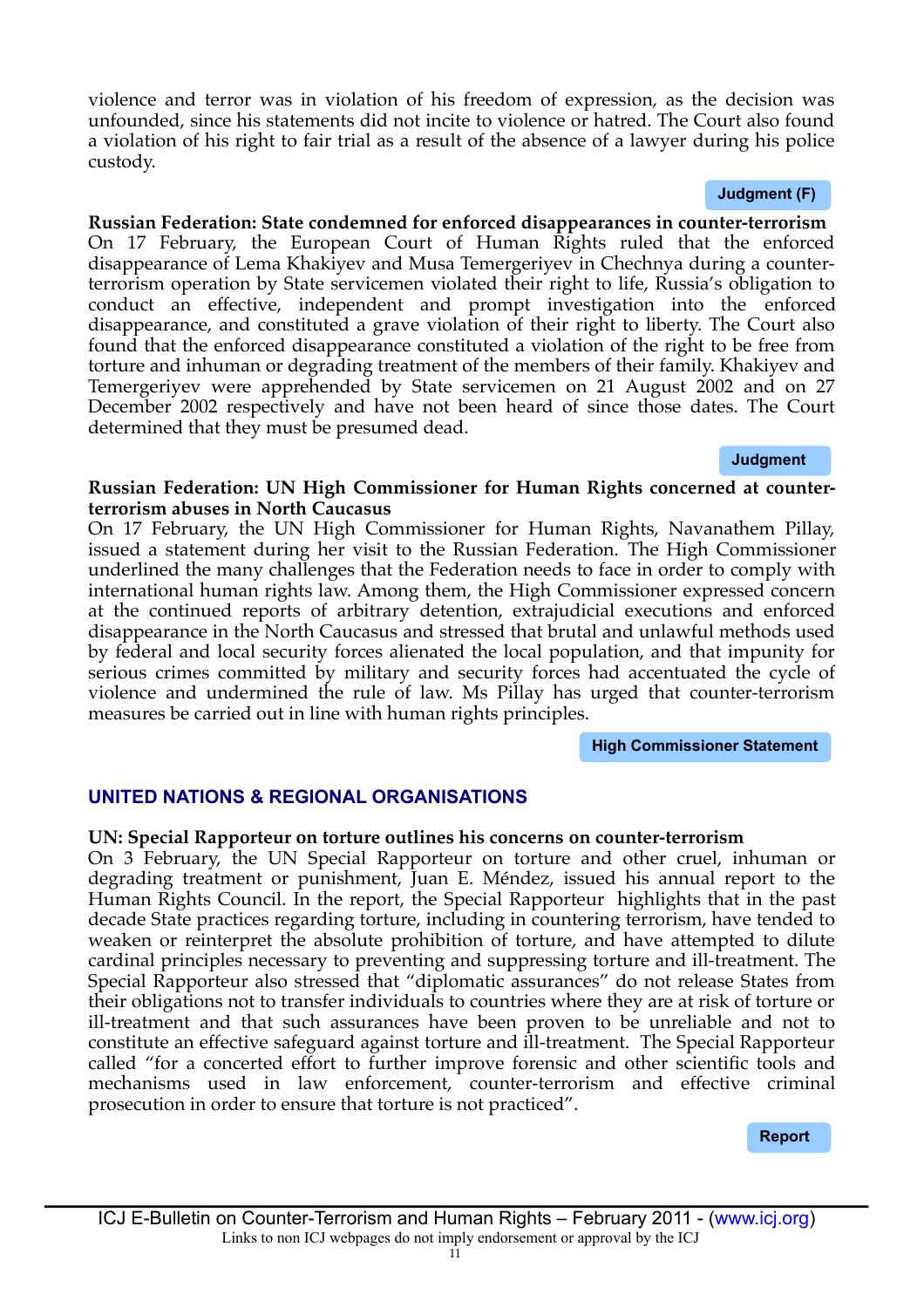# **UN: UN Counter-terrorism task force holds expert meeting on fair trial**

On 17-18 February, the UN Counter-Terrorism Implementation Task Force (CTITF) Working Group on Protecting Human Rights while Countering Terrorism organised in Bangkok the frst expert symposium on *Securing the Fundamental Principles of a Fair Trial for Persons Accused of Terrorist Offences*. In his keynote address, Ivan Simonovic, Chairman of the Working Group, stressed the centrality of human rights in countering terrorism. He indicated that human rights constituted not only the rationale for any counter-terrorism activity but also the best strategy to counter terrorism. The chairman identifed challenges to the right to a fair trial in the use of administrative measures to by-pass the criminal justice system, in the use of intelligence information in criminal trial and in the recourse to military and special courts.

#### **[Chairman Statement](http://www.icj.org/img/CTITFStatement.pdf) [Concept Note](http://www.icj.org/img/CTITFConceptNote.pdf)**

**EU: European Commission presents proposal for EU Passenger Name Record system**

On 2 February, the European Commission presented a proposal for an EU Passenger Name Record (PNR) Directive for the purpose of countering serious crime and terrorism. The proposal, if approved, would oblige air carriers to transfer data on passengers on international fights to a dedicated unit in the Member States of arrival and departure, which will retain the data. The Directive provides that such data may be used exclusively for fghting serious crime and terrorism. The data must be made anonymous one month after the fight and must not be retained for more than fve years. Carriers would not be able to transfer sensitive data that could reveal racial or ethnic origin, political opinions, or religious beliefs. Member States' units would be supervised by an independent supervisory authority.

**[Draft Directive](http://ec.europa.eu/home-affairs/news/intro/docs/com_2011_32_en.pdf) [Impact Assessment](http://register.consilium.europa.eu/pdf/en/11/st06/st06007-ad01.en11.pdf) [Commission Statement](http://europa.eu/rapid/pressReleasesAction.do?reference=IP/11/120&format=HTML&aged=0&language=EN&guiLanguage=en)**

#### **EU: Council maintains organisation in terrorism list waiting for appeal to Court of Justice**

On 31 January, the Council of the European Union renewed the EU Terrorism List for the purpose of freezing assets destined to fnance a terrorist organisation. However, the Council did not include in the new list the organisation Stichting Al-Aqsa, but maintained the validity of the old list of July 2010 only for that organisation, thereby continuing to keep Stichting Al-Aqsa under the EU Terrorism List. This adjustment was made as a result of a decision of the General Court of the European Union, which ruled the organisation to be taken off the list. The decision is under appeal to the Court of Justice of the European Union. The General Court had ascertained that the administrative decision by the national authorities of the Netherlands, which was the basis of the Council's decision to include the organisation, had been repealed by the Netherlands Government, making the EU insertion on the list illegitimate.

#### **[EU List \(New\)](http://eur-lex.europa.eu/LexUriServ/LexUriServ.do?uri=OJ:L:2011:028:0057:0059:EN:PDF) [EU List \(Old\)](http://eur-lex.europa.eu/LexUriServ/LexUriServ.do?uri=OJ:L:2010:178:0028:0030:EN:PDF) [General Court Judgment](http://www.icj.org/img/AlAqsaJudgmentGCEU.pdf)**

#### **EU: European Parliament's Human Rights Committee discusses renditions**

On 25 January, the Sub-Committee on Human Rights of the European Parliament held a *Workshop on Torture and Secret Detentions: the UN perspective and the role of the E.U*., with the participation of Manfred Nowak, former UN Special Rapporteur on torture, and Amnesty International. In the discussion, several Members of the European Parliament underlined the need for more and deeper inquiries at the national level on the CIA-led rendition programme and to stop similar events occurring in the future.

**[Parliament Statement](http://www.statewatch.org/news/2011/jan/ep-rendition-inquiry-follow-up-prel.pdf) [AI Report](http://www.amnesty.org/en/library/asset/EUR01/023/2010/en/3a3fdac5-08da-4dfc-9f94-afa8b83c6848/eur010232010en.pdf)**

To subscribe free of charge to this E-Bulletin, please send an email to [icjcounter-](mailto:icjcounter-terrorism@icj.org)